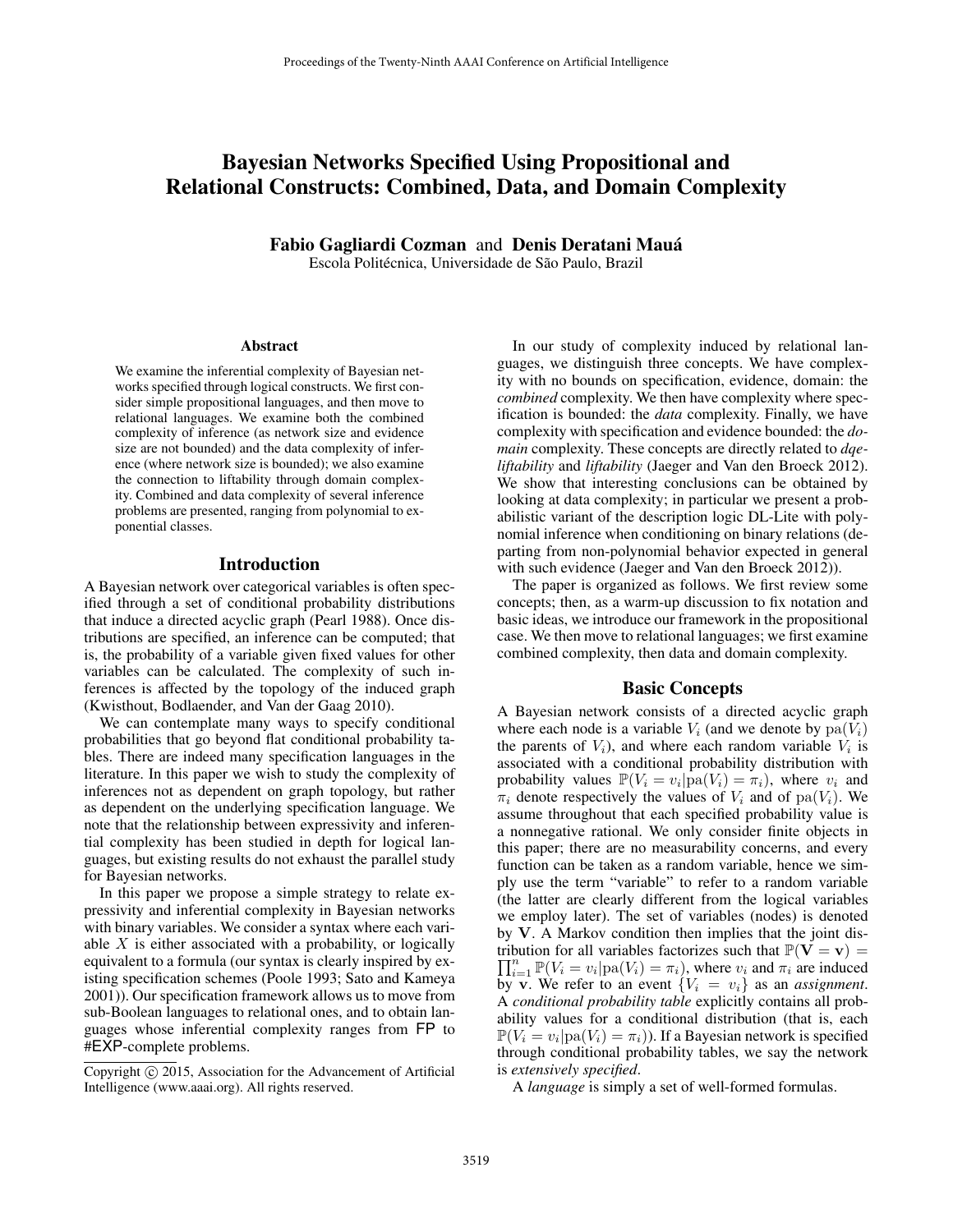We use well-known complexity classes P, NP, FP, PSPACE, EXP, NEXP, and #P (Papadimitriou 1994). Recall that #P is the class of functions computed by counting Turing machines in polynomial time; a counting Turing machine is a standard nondeterministic Turing machine that prints in binary notation, on a separate tape, the number of accepting computations induced by the input (Valiant 1979). And we adopt #EXP as the class of functions computed by counting Turing machines in exponential time; note that the number of accepting paths may have exponential size (Papadimitriou 1986). Finally, FPSPACE(P) is the class of integer-valued functions computed by a standard nondeterministic Turing machine in polynomial space, with a polynomially long output (Ladner 1989). If a problem is #P-hard and belongs to  $\mathsf{FP}^{\#P[1]}$  (that is, it can be solved with a call to a #P oracle and then polynomially many computations), we follow de Campos, Stamoulis, and Weyland (2013) and call it  $#P[1]$ -equivalent. We introduce the same terminology for exponential problems: if a problem is #EXP-hard and belongs to  $\text{FP}^{\# \text{EXP}[1]}$ , we call it  $\# \text{EXP}[1]$ -equivalent.

## Specification Scheme: Propositional Languages

Consider a set of atomic propositions,  $A_1, A_2, \ldots, A_n$ , and the set  $\Omega$  of  $2^n$  truth assignments. We can associate a binary variable  $V_i$  with atomic proposition  $A_i$ , such that  $V_i(\omega) = 0$ when  $A_i$  is false, and  $V_i(\omega) = 1$  when  $A_i$  is true, for  $\omega \in \Omega$ .

We are interested in specifying Bayesian networks over these variables  $V_1, \ldots, V_n$ . In fact, from now on we simply conflate atomic propositions and their associated variables; we may write propositional sentences containing variables, or probability values over atomic propositions.

We thus assume that a directed acyclic graph is given, where each node is an atomic proposition. We consider a specification strategy that moves away from tables, directly inspired by probabilistic rules (Poole 1993; Sato and Kameya 2001) and structural models (Pearl 2000). We assume that every variable  $X$  is associated with either

• a logical equivalence  $X \Leftrightarrow F(Y_1, \ldots, Y_m)$ , or

• a probabilistic assessment  $\mathbb{P}(X = 1) = \alpha$ ,

where F is a formula on propositions  $Y_1, \ldots, Y_m$  and  $\alpha$  is a nonnegative rational.

Note that we avoid direct assessments such as  $\mathbb{P}(X|Y) =$  $\alpha$ , because one can essentially create negation using such an assessment (by adopting  $\mathbb{P}(X = 1 | Y = 1) =$  $\mathbb{P}(X = 0|Y = 0) = 0$ ; in our scheme, the use of negation is a decision about the language.

Denote by  $\mathcal{B}(\mathcal{L})$  the class of Bayesian networks specified by taking each  $F(\cdot)$  as a formula from a language  $\mathcal{L}$ . Different languages yield different classes of networks. Note that a logical specification can exploit structures that extensional specifications cannot; for instance, to create a Noisy-Or gate (Pearl 1988), we simply say that  $X \Leftrightarrow (Y_1 \wedge Z_1) \vee$  $(Y_2 \wedge Z_2)$ , where  $Z_1$  and  $Z_2$  are inhibitor variables. On the other hand, we can specify any Bayesian network as long as  $F(Y_1, \ldots, Y_m)$  is allowed to be any propositional sentence. To see that, consider a conditional distribution for  $X$  given  $Y_1$  and  $Y_2$ ; we can specify this distribution through

$$
X \Leftrightarrow (\neg Y_1 \land \neg Y_2 \land Z_{00}) \lor (\neg Y_1 \land Y_2 \land Z_{01}) \lor
$$
  

$$
(Y_1 \land \neg Y_2 \land Z_{10}) \lor (Y_1 \land Y_2 \land Z_{11}),
$$

where  $Z_{ab}$  are fresh binary variables (that do not appear anywhere else), associated with assessments  $\mathbb{P}(Z_{ab}) :=$  $\mathbb{P}(X|Y_1=a, Y_2=b)$ . This can be extended to any set  $Y_1, \ldots, Y_m$  of conditioning variables, demanding the same space as a conditional probability table.

Given a Bayesian network  $\mathbb{B}$ , an assignment  $Q$  and a set of assignments E, we are interested in  $\mathbb{P}(Q|\mathbf{E})$ . The set E is called the *evidence*. Whenever clear we denote assignments by literals; that is, X and  $\neg X$  respectively denote  $\{X = 1\}$ and  $\{X = 0\}$ . Similarly, whenever clear we simply write  $\mathbb{P}(X|\neg Y)$  instead of  $\mathbb{P}(X=1|Y=0)$ , and so on.

Denote by  $INF(\mathbb{B}, Q, E)$  the calculation of  $\mathbb{P}(Q|E)$  with respect to  $\mathbb B$ . Denote by  $\mathsf{INF}(\mathcal{L})$ , where  $\mathcal L$  is a particular language (a set of formulas), the set of  $INF(\mathbb{B}, Q, E)$  for the class of Bayesian networks  $\mathcal{B}(\mathcal{L})$ .

Note that one might contemplate sophisticated forms of evidence, say disjunction of assignments. We only consider conjunctions of assignments. However, in some sub-Boolean languages one does not have negation, and in those cases it may not make sense to allow negated assignments as evidence. Whenever we want to restrict the language of evidence so that only positive evidence is allowed, we denote the inference problem by  $INF^+(\mathcal{L})$ .

In short, our strategy is to use this specification scheme to "parameterize" complexity by the adopted language.

Simple languages, and the power of evidence As any Bayesian network can be specified in our syntax using propositional sentences,  $INF^+(Prop(\wedge, \neg))$  is #P[1]equivalent (where Prop $(\wedge, \neg)$  is the set of well-formed propositional sentences with propositions and the usual negation and conjunction (de Campos, Stamoulis, and Weyland 2013)).<sup>1</sup> Later we will also use languages Prop( $\wedge$ ), Prop( $\wedge$ ,  $\vee$ ), and Prop( $\wedge$ ,  $(\neg)$ ), where the latter consists of formulas with propositions, conjunction and *atomic negation* (defined as follows: only an atomic proposition directly associated with a probabilistic assessment can be negated).

There is obvious interest in finding simple languages  $\mathcal L$ with tractable  $INF(\mathcal{L})$ , so as to facilitate elicitation, decisionmaking and learning (Darwiche and Provan 1996; Domingos and Webb 2012; Jaeger 2004; Poon and Domingos 2011; Sanner and MacAllester 2005). However, even simple languages lead to hard counting problems (Roth 1996). For example, take the rather simple language Mon2CNF, the set of propositional sentences in CNF (Conjunctive Normal Form) where each clause has two non-negated atomic propositions: because counting satisfying assignments of sentences in Mon2CNF is a #P-hard problem (Valiant 1979), INF<sup>+</sup>(Prop( $\wedge$ ,  $\vee$ )) is #P[1]-equivalent.

<sup>&</sup>lt;sup>1</sup>The  $#P$ -hardness result is by Roth (1996); there is a technical obstacle to declaring pertinence to #P in that any problem in the latter class yields integers, while Bayesian network inference yields rationals under our assumptions (so polynomially many operations are needed to process the counting output).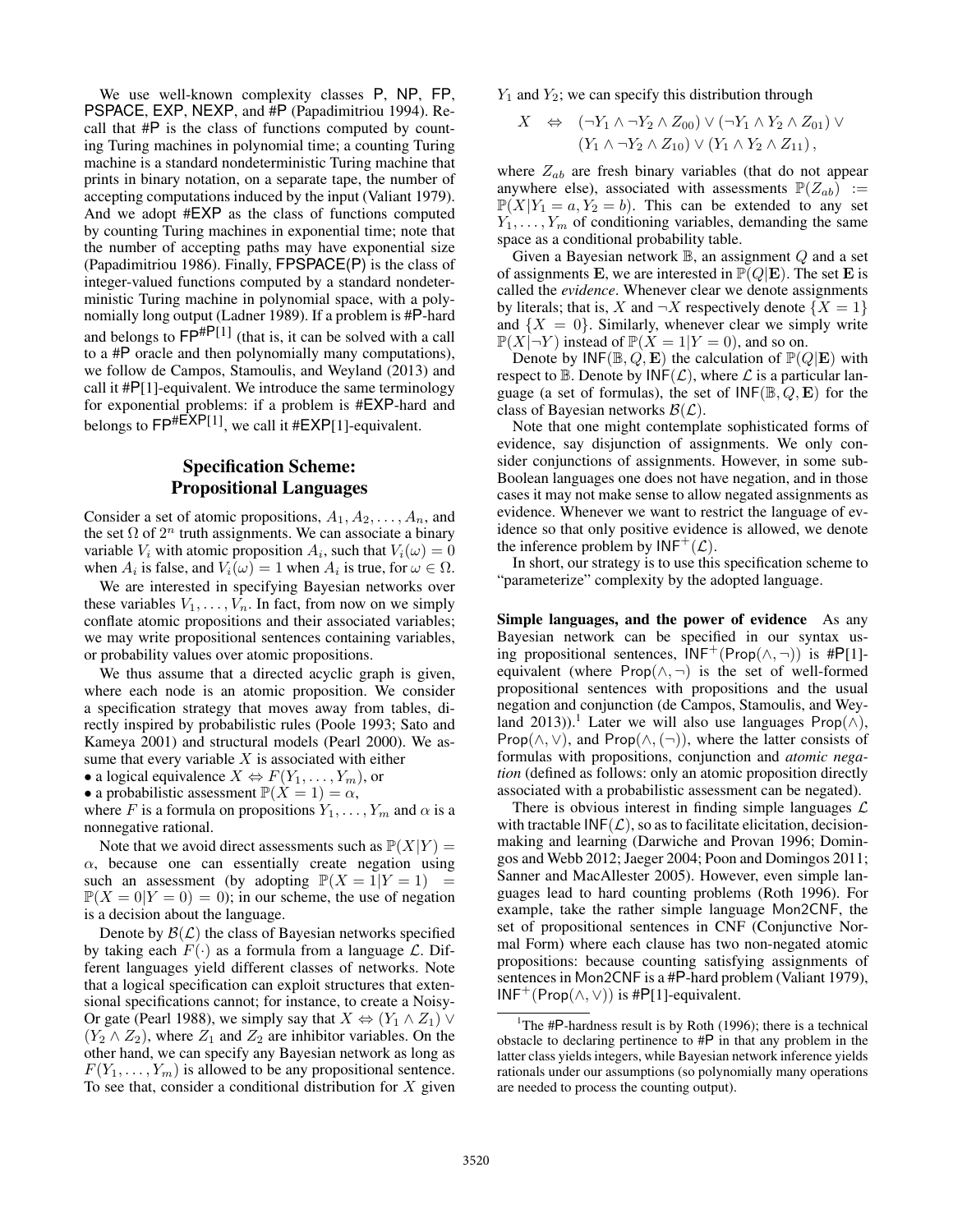So, is there a tractable sub-Boolean class  $\mathcal{B}(\mathcal{L})$ ? Consider the following result, that shows that matters can change dramatically depending of the type of evidence we allow:

**Theorem 1**  $INF^+(Prop(\wedge, \neg))$  *belongs to* FP, and INF(Prop(∧)) *is #*P*[1]-equivalent.*

*Proof.* First consider  $INF^+(Prop(\wedge, \neg))$ . To run inference with positive evidence, just run d-separation to collect the set of atomic propositions that must be true given the evidence (note: as soon as a node is set to true, its parents must be true, and so on recursively). Then the probability of  $Q \wedge E$  is just the product of probabilities for these latter atomic propositions to be true, and these probabilities are given in the network specification. Now consider  $INF(Prop(\wedge))$ . Pertinence to #P follows from the fact that the language is a subset of Prop $(\wedge, \neg)$ . To prove hardness, consider a sentence  $\phi$  that is in antimonotone 2-CNF (that is, CNF where each clause has two negated atomic propositions) with  $m$  clauses; for the *i*th clause,  $\neg A_{i1} \lor \neg A_{i2}$ , introduce the assessment  $B_i \Leftrightarrow A_{i1} \wedge A_{i2}$ , where  $B_i$  is a fresh atomic proposition. Now if  $\mathbf{E} = \{ \neg B_1 \land \neg B_2 \land \neg \cdots \land \neg B_m \}$ , then  $2^m \mathbb{P}(\mathbf{E})$ is the number of satisfying assignments of  $\phi$  (the solution to a counting problem in #P). Now  $\mathbb{P}(E)$  is not an inference in our scheme, but it can be written (by the Chain Rule) as the product of  $m$  probabilities that can be individually produced by inferences; because each one of these inferences is independent of the others, we can create a single network by combining these inferences in parallel, and extract the product of inferences in polynomially many operations.<sup>2</sup> To create this combined network we only need conjunction, so everything can be built with  $\mathsf{Prop}(\wedge)$ .  $\square$ 

Note that the complexity of inference in extensionally specified Bayesian networks is #P[1]-equivalent with or without evidence (de Campos, Stamoulis, and Weyland 2013; Kwisthout 2011). Theorem 1 shows that once we move to sub-Boolean specifications, evidence has power on its own. Indeed, the effect of evidence has been noted in connection with first-order probabilistic models (Van den Broeck and Darwiche 2013); we return to this later.

One might try to concoct additional languages by using specific syntactic forms in the literature (Darwiche and Marquis 2002). We leave this to future work; instead of pursuing various possible sub-Boolean languages, we wish to move to relational languages, where more structure is available. We do so in the next section, after a quick detour.

A detour into polynomial space As a curiosity, here is a language for which (logical) satisfiability and (probabilistic) inference have similar behavior. Suppose each  $F(Y_1, \ldots, Y_m)$  is written as  $Q_1 Z_1 \dots Q_M Z_M F'(Y_1, \dots, Y_m, Z_1, \dots, Z_M)$ , where each  $Q_i$  is either  $\exists$  or  $\forall$ , and where  $F'$  is a propositional sentence such that bound propositions  $Z_i$  do not appear anywhere else. That is, each formula is a Quantified Boolean Formula with free variables  $Y_i$ . Denote the resulting language by QBFf; satisfiability in this language is

PSPACE-complete (Papadimitriou 1994). Easily, we have: Proposition 1 INF(QBFf) *is* FPSPACE(P)*-complete.*

*Proof.* Counting satisfying assignments of a QBFf is #P<sup>PSPACE</sup>-complete (Bauland et al. 2010); also, we have  $\mathsf{FPSPACE}(\mathsf{P}) = \mathsf{\#P}^{\mathsf{PSPACE}}$  (Ladner 1989).  $\Box$ 

### Relational Languages: Combined Complexity

Recent years have seen enormous interest in combinations of probability and logic, often to specify Bayesian networks (Getoor and Taskar 2007; Raedt 2008). Here we extend our previous specification scheme in a simple manner, again following previous proposals (Poole 1993; Sato and Kameya 2001), and in particular our specification scheme follows the semantics of Jaeger's relational Bayesian networks (Jaeger 1997; 2001), and produces a sub-class of those networks.

Consider a vocabulary  $V$  consisting of names of relations and individuals. For a k-ary relation  $r \in V$ , denote by  $r(x_1, \ldots, x_k)$  an atom where each  $x_i$  is either a logical variable or an individual. An atom with no logical variable is a *ground atom*.

We assume that a directed acyclic graph is given, where each node is a relation. We assume that every relation  $r$  is associated with either

• a logical equivalence  $r(x_1, \ldots, x_k) \Leftrightarrow$ 

 $F(x_1, \ldots, x_k, s_1, \ldots, s_{m'}, a_1, \ldots, a_{m''}),$  or

• a probabilistic assessment  $\mathbb{P}(r(x_1, \ldots, x_k) = 1) = \alpha$ ,

where F is a formula, and  $\alpha$  is a nonnegative rational. We need to impose some conditions on  $F$ . First,  $F$  contains free logical variables from  $\{x_1, \ldots, x_k\}$ , and may contain additional logical variables that must be bound to quantifiers. Second, F contains relations  $s_1, \ldots, s_{m'}$  that are parents of r in the graph, and individuals  $a_1, \ldots, a_{m}$ . Our formulas are always assumed to be well-formed formulas that belong to function-free first-order logic (FFFOL).

We refer to a graph and associated logical equivalences and assessments as a *relational Bayesian network*. Note that we are mimicking our propositional specification scheme, as here again we have a restricted form of probabilistic assessment. This allows one to control the kind of negation that can be used, thus allowing sub-Boolean constructs together with relations and quantification.

The semantics is always based on a set D, the *domain*, and a mapping I, the *interpretation*; the latter takes each individual to an element of the domain, and each  $k$ -ary relation to a set of  $k$ -tuples of the domain. We assume that the interpretation of individuals is constant across interpretations, a common assumption of *rigidity* from probabilistic logic (Bacchus 1990). We assume that every domain is finite, with size given by input  $N$ ; we simply assume the domain to be  $\{1, 2, \ldots, N\}$ . Once a domain (that is, N) is fixed, we define a random variable for each grounded relation. The idea is similar to the propositional case: a variable corresponding to a grounded relation is a function over all the possible interpretations, that yields 1 when the grounded relation is true in an interpretation, and 0 otherwise. And again, we conflate grounded relations and their corresponding variables.

A relational Bayesian network is interpreted through its grounding: the semantics consists of grounding every rela-

<sup>&</sup>lt;sup>2</sup>We thank Cassio Polpo de Campos for alerting us to the fact that the  $m$  needed inferences can be combined in a single inference.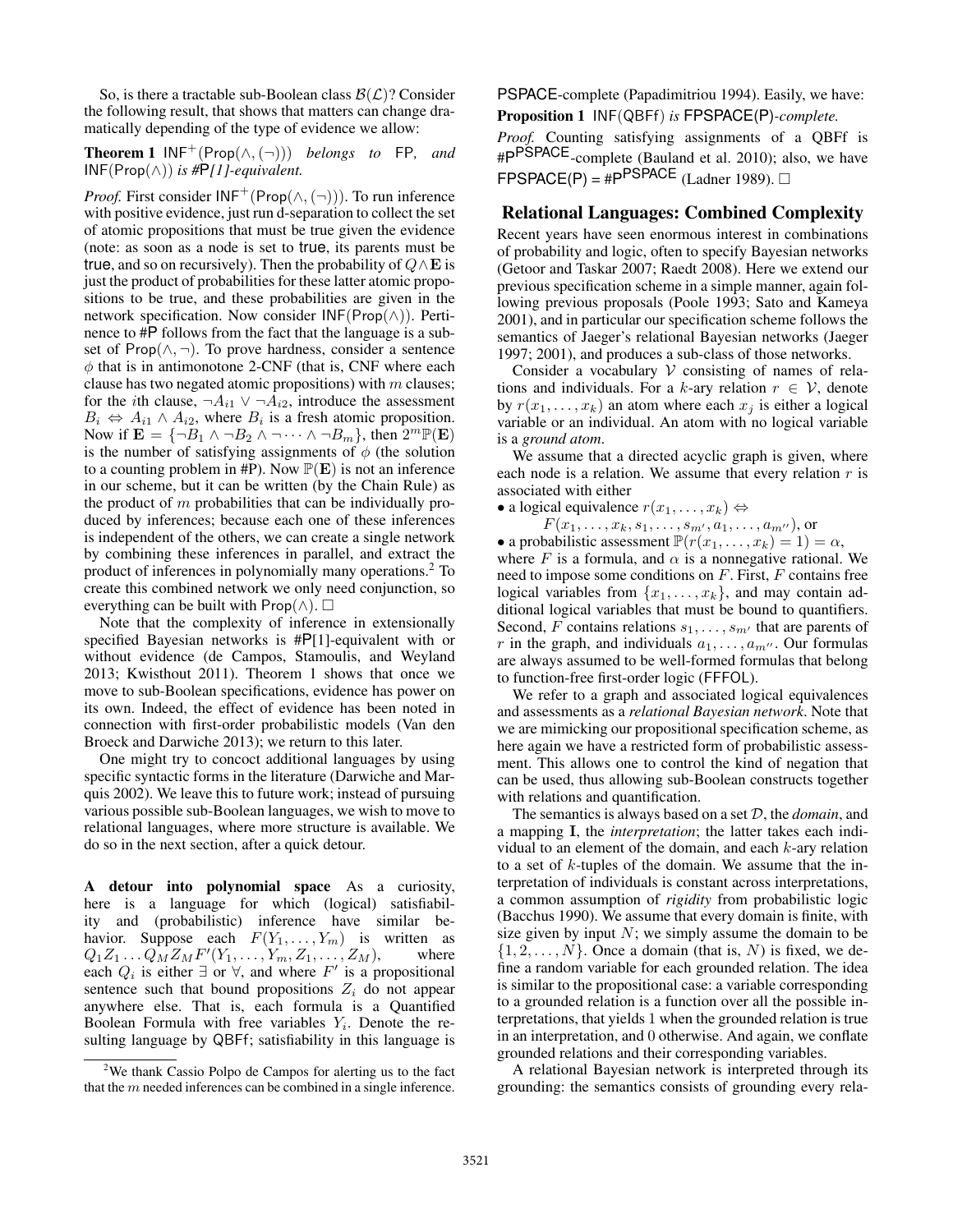

Figure 1: A relational Bayesian network and its grounding with  $\mathcal{D} = \{1, 2\}$ .

tion, grounding every logical equivalence and every probabilistic assessment, and associating every individual with an element of D. Every relational Bayesian network is so grounded into an extensionally specified Bayesian network (Figure 1). This is identical to grounding in most Probabilistic Relational Models (Getoor and Taskar 2007); we therefore do not discuss this semantics further, as relevant details can be found in previous literature (Jaeger 1997).

Our evidence is now a set of assignments such as  ${r(a, b, c) = 1}$  and  ${s(b) = 0}$ , denoted respectively by  $\{r(a, b, c)\}\$  and  $\{\neg s(b)\}\$ . Evidence is positive when no negation appears in the assignments. We do not consider more sophisticated languages for evidence specification.

Domain size in binary notation An important issue is whether the input  $N$  is given in binary or unary notation. At first it may seem that binary notation is the natural option. In this case we have:

Lemma 1 *When* N *is given in binary notation,* INF(FFFOL) *is in* FP*#*EXP*[1] .*

*Proof.* Ground the relational Bayesian network into a Bayesian network of exponential size (each existential quantifier can be written using  $\mathcal{O}(N)$  nodes, each one of them a disjunction on two parents; likewise, each universal quantifier can be written as  $\mathcal{O}(N)$  nodes, each one of them a conjunction on two parents). Inference on this grounded network can be done with a call to a #EXP oracle, plus some operations to produce a (rational) probability.  $\square$ 

We now consider the inferential complexity of two relatively simple fragments of FFFOL.

Suppose first that  $F$  can be a formula in the monadic fragment of FFFOL, denoted by MF (that is, FFFOL restricted to unary relations). For instance, the right hand side of the first sentence in Figure 1 is in MF. Satisfiability in MF is NEXPcomplete (Lewis 1980); hence, it is not surprising that

Theorem 2 *When* N *is given in binary notation,* INF(MF) *is #*EXP*[1]-equivalent.*

*Proof (sketch).* As stated by Grove, Halpern, and Koller (1996, Theorem 4.14), counting the number of (suitably defined) distinct model descriptions in monadic first-order logic, without any bound on domain size, is #EXP-hard.<sup>3</sup>

The same argument applies here: just turn Lewis' reduction (Lewis 1980, Theorem 4.1) into a parsimonious reduction by reducing the number of counters in his reduction, and reproduce counting by assigning probability  $1/2$  to any relation (and by computing a single query). Pertinence comes from Lemma 1. □

Consider now a language inspired by the popular description logic  $ALC$  (Baader and Nutt 2002). Denote by ALC the language consisting of the set of formulas recursively defined so that any unary relation is a formula,  $\neg \phi$  is a formula when  $\phi$  is a formula,  $\phi \land \varphi$  is a formula when both  $\phi$  and  $\varphi$  are formulas, and  $\exists y : r(x, y) \wedge s(y)$  is a formula when  $r$  is a binary relation and  $s$  is a unary relation. For instance, the right hand side of the second sentence in Figure 1 is in ALC. Even though satisfiability in  $ALC$  belongs to PSPACE, inference is #EXP[1]-equivalent. This fact can be derived from a proof of hardness by Cozman and Polastro (2009), where Turing machines for NEXP-hard problems are explicitly encoded in appropriate variants of ALC. Here we present a short proof, derived from results above:

Theorem 3 *When* N *is given in binary notation,* INF(ALC) *is #*EXP*[1]-equivalent.*

*Proof.* To prove hardness, note that by imposing an assessment  $\mathbb{P}(r(x, y)) = 1$ , we transform  $\exists y : r(x, y) \wedge s(y)$  into  $\exists y : s(y)$ . Now in Lewis' proof of hardness for monadic logic (used in the proof of Theorem 2), we only need to code a sentence of the form  $(\exists x : F_1(x)) \wedge (\neg \exists y_1 : \neg \exists y_2 :$  $F_2(y_1, y_2)$ )  $\wedge (\neg \exists z_1 : \exists z_2 : F_3(z_1, z_2))$ : such a sentence can be clearly coded within ALC, using  $\mathbb{P}(r(x, y)) = 1$  as indicated. Pertinence comes from Lemma 1.

The message of these results is that even relatively modest fragments of FFFOL take us to #EXP complexity as long as the input  $N$  is given in binary notation. In fact, it is not surprising that such encoding moves us away from tractability, for then the *size of the input* is actually log N, and there may be inferences whose result can only be written using exponential space on that input size. For instance, if a language allows existential quantification, one can state  $\mathbb{P}(r(x)) = 1/2$  and compute  $\mathbb{P}(\exists x : r(x))$ ; the latter is simply  $1-1/2^N$ , but this number requires  $N$  bits (exponentially larger than the input of size  $log N$ ).

Domain size in unary notation So, suppose the domain size is given in unary notation (that is,  $N$  requires input size

<sup>&</sup>lt;sup>3</sup> Grove, Halpern, and Koller (1996) use #EXP-completeness to mean #EXP[1]-equivalence.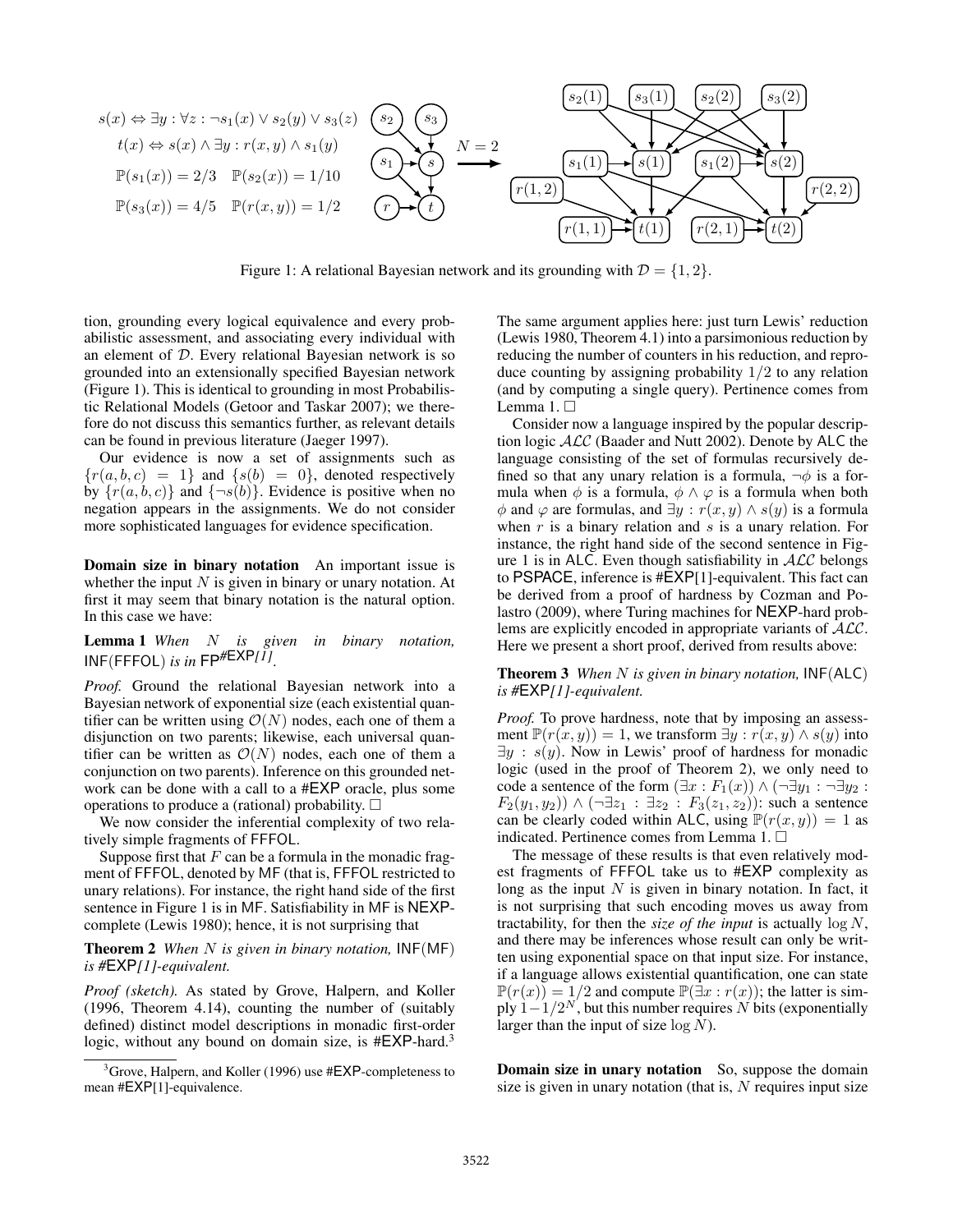$N$ ). This is actually the sort of assumption implicit in existing work on liftability (Jaeger and Van den Broeck 2012). Indeed, liftability looks at complexity as a function of  $N$ , and it would not be reasonable to worry about polynomial complexity in  $N$  if one were to assume an input of size  $\log N$ .

The difference between binary and unary notation for  $N$ is captured by the following analogy. Suppose we are interested in the inhabitants of a city. Their behavior is modeled by a relational Bayesian network. And we have evidence on a few people. By adopting binary notation for  $N$ , we just wish to study the consequences of a particular city size; we may say that  $N$  is a million, or fifty million, but perhaps this is not even the number of real people in the city. Unary notation for  $N$  means that we have a directory, say a telephone catalog, with the names of all inhabitants; even if we do not care about many of them, each one of them exists concretely in our modeled reality.

Now we have:

Lemma 2 *When* N *is given in unary notation,* INF(FFFOL) *is in* FP*#*P*[1] .*

*Proof.* Ground the relational specification into a Bayesian network of polynomial size in extensional form (add auxiliary variables to bound the in-degree of nodes if necessary, as in the proof of Lemma 1). Inference on this grounded network can be done with a call to a #P oracle, plus some operations to produce a (rational) probability.  $\square$ 

Of course, even very simple sub-Boolean combinations of operators yield #P-hardness for inference, given our previous results. For instance, denote by  $\mathsf{QFMF}(\wedge)$  the quantifierfree subset of MF where *only* conjunction can be used. For evidence that can be negated, Theorem 1 already yields #Phardness (since all grounded relations for an individual are d-separated from the grounded relations for the other individuals, the complexity of the relational language collapses to complexity of the propositional case).

Combined complexity and its discontents As can be noted from previous results, for  $N$  in unary notation we obtain #P[1] for the *combined complexity* of inferences in almost any language we can think of. By combined complexity we mean complexity as we place no bound on the size of the relational Bayesian network, no bound on the size of evidence, and no bound on the size of the domain. Now combined complexity is not very informative, for it has little to say when  $N$  is given in unary notation, and not much to say either when  $N$  is given in binary notation (where we know that exponential behavior is to be expected).

We need finer notions of complexity to capture the behavior of inference for relational specifications. The work on liftability looks in this direction (Jaeger and Van den Broeck 2012). We propose next an analysis that includes liftability.

### Data and Domain Complexity, and Liftability

Consider again that we are reasoning about inhabitants of a city. Combined complexity is very demanding: it captures the inferential complexity as we can vary the relational model of inhabitants, the evidence, and the number of inhabitants. We might be interested in fixing a bound on the size of the (supposedly concise) relational model, and studying the complexity of inferences as the evidence accumulates, without any bound on the number of inhabitants. Borrowing from database theory and description logics (Hustadt, Motik, and Sattler 2005; Schaerf 1994), we call the latter notion the *data complexity* of a language. Note that *dqe-liftability* basically means that data complexity is polynomial in  $N$  (Van den Broeck 2011; Jaeger and Van den Broeck 2012); clearly, for dqe-liftability to be meaningful there is an implicit assumption that  $N$  is given in unary notation, for otherwise polynomial in  $N$  means exponential in the input. Data complexity allows one to go beyond the dichotomy given by dqe-liftability: instead of just asking about polynomial time behavior or not, questions may be asked about pertinence and hardness to various complexity classes. Data complexity is based on an assumption that we can force ourselves to develop a relatively small model for the inhabitants of the city, but the number of observations we collect cannot be bounded beforehand.

However, there is yet another dimension in which to analyze complexity. We may be interested in imposing bounds on the size of the relational representation and on the size of evidence, and study the complexity of inferences solely as a function of N. We call the latter notion the *domain complexity* of a language. The concept of *liftability* basically means that domain complexity is polynomial in  $N$  (Van den Broeck 2011; Jaeger and Van den Broeck 2012).

In the remainder of this section we focus on data complexity. As far as domain complexity is concerned, we limit ourselves to reproduce later some recent deep results, and to leave more investigation to the future.

**Data complexity** Denote by  $DINE(\mathcal{L})$  the inference problem where the size of the relational Bayesian network is fixed, while the evidence and  $N$  are left free, with  $N$  in unary notation. Similarly denote by  $DINF^{+}(\mathcal{L})$  the same problem when only positive evidence is allowed. These problems characterize data complexity.

Of course, data complexity would be of little value if no useful insight came out of it. We now show this not to be the case.

Consider the following very simple relational language, obtained by restricting the popular description logic DL-Lite (Calvanese et al. 2005). Denote by DLDiet the language consisting of the set of formulas recursively defined so that any unary relation is a formula,  $\neg r(x)$  is a formula for any unary relation r,  $\phi \land \varphi$  is a formula when both  $\phi$  and  $\varphi$  are formulas, and  $\exists y : r(x, y)$  is a formula for any binary relation. Directly from Theorem 1 and Lemma 2, we have that

Proposition 2 INF(DLDiet) *is #*P*[1]-equivalent.*

However,

Theorem 4 DINF(DLDiet) *belongs to* FP*.*

*Proof (sketch).* Without loss of generality, consider a query on some unary relation  $q(1)$  grounded on individual 1 and evidence E on arbitrary individuals. By using d-separation, one can verify that the grounded network containing variables relevant to the query include only unary atoms of the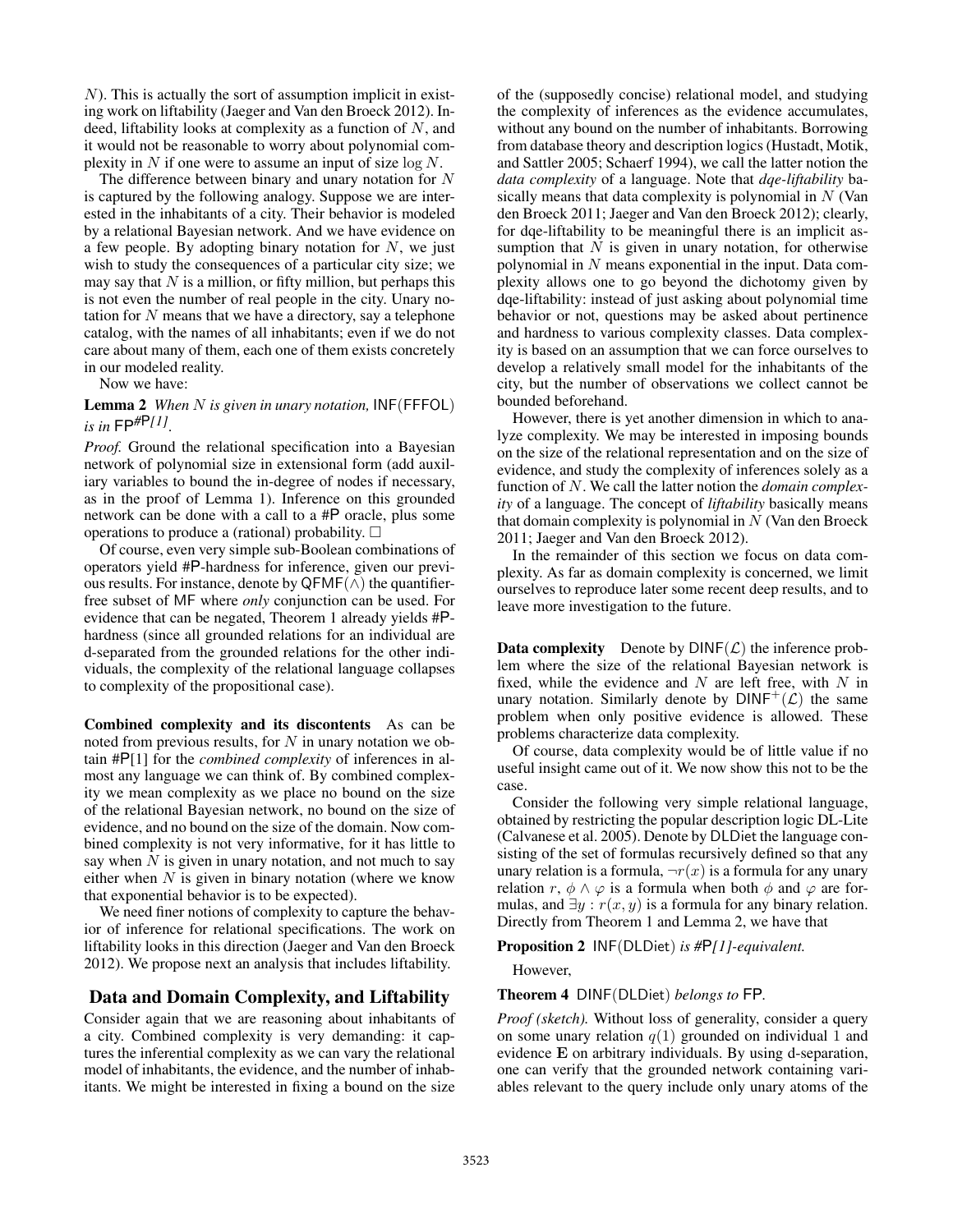form  $s_i(x)$ , atoms corresponding to grounded existential formulas  $\exists y : r_i(1, y)$  and binary atoms  $r_i(1, 1), \ldots, r_i(1, N)$ . By construction, the existential formulas have only the corresponding binary atoms as parents, and these are all root nodes. Moreover, the in-degree of nodes can be made small (e.g., binary) by inserting new variables corresponding to partial evaluations of the formulas. This way, we can convert the relevant network into an extensional specification form such that the treewidth is smaller than  $n$ , the number of relations in the relational Bayesian network. Because this is assumed bounded, inference can be performed, for instance by variable elimination, in polynomial time.  $\square$ 

To further understand the border of tractability, consider a very simple language inspired by the popular description logic  $\mathcal{EL}$  (Baader 2003). Denote by EL the language consisting of the set of formulas recursively defined so that any unary relation is a formula,  $\phi \land \varphi$  is a formula when both  $\phi$ and  $\varphi$  are formulas, and  $\exists y : r(x, y) \wedge s(y)$  is a formula when  $r$  is a binary relation and  $s$  is a unary relation. We have:

### Theorem 5 DINF(EL) *is #*P*[1]-equivalent.*

*Proof.* Pertinence follows from Lemma 2. To show hardness, consider an antimonotone 2-CNF formula  $\phi(Z_1, \ldots, Z_n)$  =  $(\neg Z_{i_1} \lor \neg Z_{i_2}) \land \cdots \land (\neg Z_{i_{2m-1}} \lor \neg Z_{i_{2m}})$ . Construct the relational Bayesian network

$$
\mathbb{P}(d(x,y)) = 1, \mathbb{P}(t(x)) = \mathbb{P}(\ell(x)) = \mathbb{P}(r(x)) = 1/2,
$$
  
\n
$$
c(x) \Leftrightarrow (\exists y : \ell(x,y) \land t(y)) \land (\exists y : r(x,y) \land t(y)),
$$
  
\n
$$
f(x) \Leftrightarrow \exists y : d(x,y) \land c(y).
$$

The relations  $\ell(x, y)$  and  $r(x, y)$  represent the left and right literals, respectively, of each clause;  $\ell(x, y)$  is true iff variable  $Z_y$  is the first literal of the x-th clause,  $r(x, y)$  is true iff  $Z_y$  is the second literal of the x-th clause. The relation  $t(x)$ denotes the evaluation of each literal:  $t(x)$  is true iff  $\neg Z_x$ evaluates to true. Relation  $c(x)$  represents *unsatisfiability* of each clause:  $c(x)$  is true iff the x-th clause evaluates to false. The relation  $d(x, y)$  induce dummy variables. Finally,  $f(x)$  denotes the satisfiability of the formula  $\phi$ . Let  $N = \max(n, m)$ . We solve the counting problem by computing  $\mathbb{P}(f(1)|\mathbf{E})$ , where **E** is the conjunction of

 $\ell(x, y)$   $\forall x, y$  s.t.  $Z_y$  is the left literal of clause x,

 $\neg \ell(x, y) \quad \forall x, y \text{ s.t. } Z_y \text{ is not the left literal of clause } x,$ 

 $r(x, y)$   $\forall x, y \text{ s.t. } Z_y$  is the right literal of clause x,

 $\neg r(x, y)$   $\forall x, y \text{ s.t. } Z_y \text{ is not the right literal of clause } x.$ 

As  $\mathbb{P}(\neg f(1)|\mathbf{E}) = 2^{-n} \sum_{z_1,...,z_n} \phi(z_1,...,z_n)$ , the number of models of  $\phi$  is  $2^n(1 - \mathbb{P}(f(1)|\mathbf{E}))$ .

In the proof above we make use of negated evidence on binary relations; data complexity in EL with negated evidence only on unary relations, or with positive evidence, are open questions with potential impact on probabilistic description logics (Lukasiewicz and Straccia 2008).

Discussion We have visited many languages so far. The following table captures some interesting facts about combined and data complexity (always assuming  $N$  in unary notation). Here #P[1] denotes #P[1]-equivalence. Here,  $QFMF(\wedge, \neg)$  is similar to  $QFMF(\wedge)$ , but with negation.

| ſ.                                         | $INF^+/INF(\mathcal{L})$ | $DINF^+/DINF(\mathcal{L})$ |
|--------------------------------------------|--------------------------|----------------------------|
| $\overline{\mathsf{QFMF}(\wedge,(\neg)) }$ | FP/HPI1                  | FP/FP                      |
| $QFMF(\wedge, \neg)$                       | #P[1]/#P[1]              | FP/FP                      |
| <b>DLDiet</b>                              | #P[1]/#P[1]              | FP/FP                      |
| FI.                                        | #P[1]/#P[1]              | $?$ /#P[1]                 |
| ALC                                        | #P[1]/#P[1]              | $?$ /#P[1]                 |
| MF                                         | #P[1]/#P[1]              | 2-variable frag.: FP/FP    |
|                                            |                          |                            |

Data complexity of QFMF( $\land$ ) and QFMF( $\land$ ,  $\neg$ ) follows from the fact that the relational representation for one individual can be compiled beforehand (Darwiche and Marquis 2002); all other relations are d-separated and can be discarded. The data complexity for the two-variable fragment of MF follows from results on conditioning by Van den Broeck and Darwiche (2013); the general case seems to be open. The data complexity of EL and of ALC for positive evidence is open.

Domain complexity for many languages lies in FP, from results on liftability by Van den Broeck, Wannes, and Darwiche (2014). We should note that existing results also show fundamental limits on liftability for various languages (Jaeger and Van den Broeck 2012).

### Conclusion

We have presented a framework for specification and analysis of Bayesian networks. Our conventions are inspired by existing proposals, with a few changes that allow us to go from sub-Boolean languages to various fragments of function-free first-order logic. In particular, the ability to examine languages without negation allows us to bypass inherent limits imposed by treewidth (Kwisthout, Bodlaender, and Van der Gaag 2010). In our analysis, we have displayed specification languages with (combined) complexity ranging from FP to  $#P[1]$  to  $#EXP[1]$ .

We have also introduced the three dimensional framework of combined/data/domain complexity. We have investigated data complexity, and shown that it can capture subtle distinctions between specification languages. Concerning domain complexity, we only note that it subsumes liftability, and leave further investigation to the future.

As far as future work is concerned, the goal must be to obtain an understanding of expressivity/complexity in Bayesian networks as rich as the understanding that we now have about logical languages. For instance, we might consider Bayesian networks specified by operators from description and modal logics, or look at languages that allow variables to have more than two values. In a different direction, we might look at parameterized counting classes (Flum and Grohe 2004), so as to refine the analysis even further.

### Acknowledgements

The first author is partially supported by CNPq (grant 305395/2010-6) and the second author is supported by FAPESP (grant 2013/23197-4). We thank Cassio Polpo de Campos for valuable insights concerning complexity proofs.